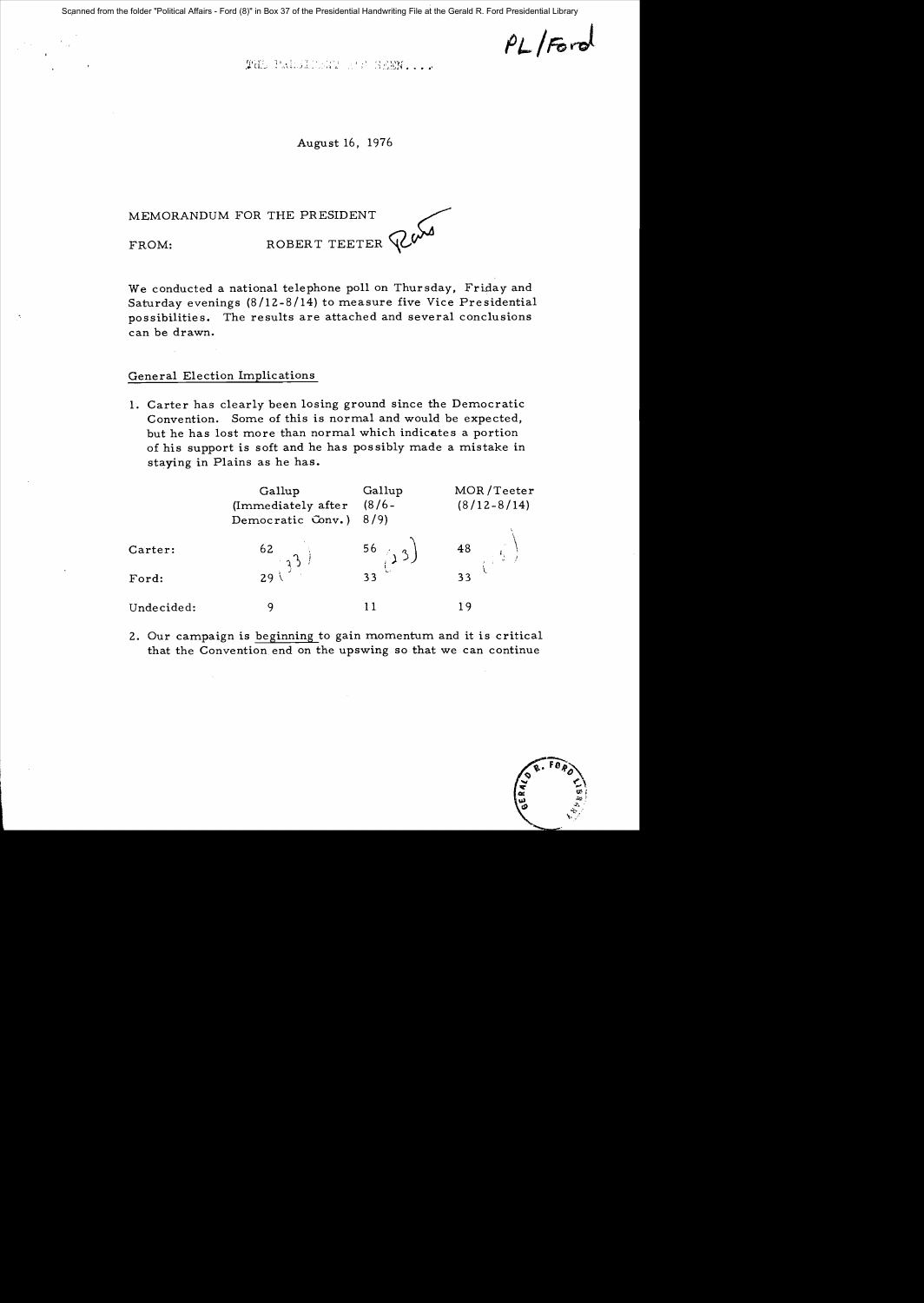to gain momentum into the active campaign period this Fall. We cannot afford to lose whatever momentum we are beginning to pick up now.

- 3. There is every reason to believe that we can start the active campaign period after Labor Day no more than 12 to 15 points behind. Making up that ground will be tough, but is certainly within range.
- 4. 46% of the voters vote for you at least once out of five times they possibly could in the poll. This is essentially the same number who sometimes vote for Carter and means at this point we have as large a pool of potential voters to draw from as he does.

#### Vice Pr esidential Implications

- 1. 27% of the voters vote for you with at least one of the Vice Presidential choices, but do not vote for you with all five. This is a very large number of voters who appear to be affected by your Vice Presidential selection and includes 41 % of those voters under 35 years of age. This number may be slightly exaggerated because of the news coverage surrounding your selection during the time we were interviewing.
- 2. You run the best with Baker, by small margins, in virtually every region and with every voter type. The only exception to this is you run slightly better with Reagan in the deep South.
- 3. The differences between the five candidates tested are not great. I think we can continue to asume you would run better alone than with any specific individual.
- 4. The only candidates who have a significant negative attached to them are Connally, Rockefeller and Reagan.



 $\Delta$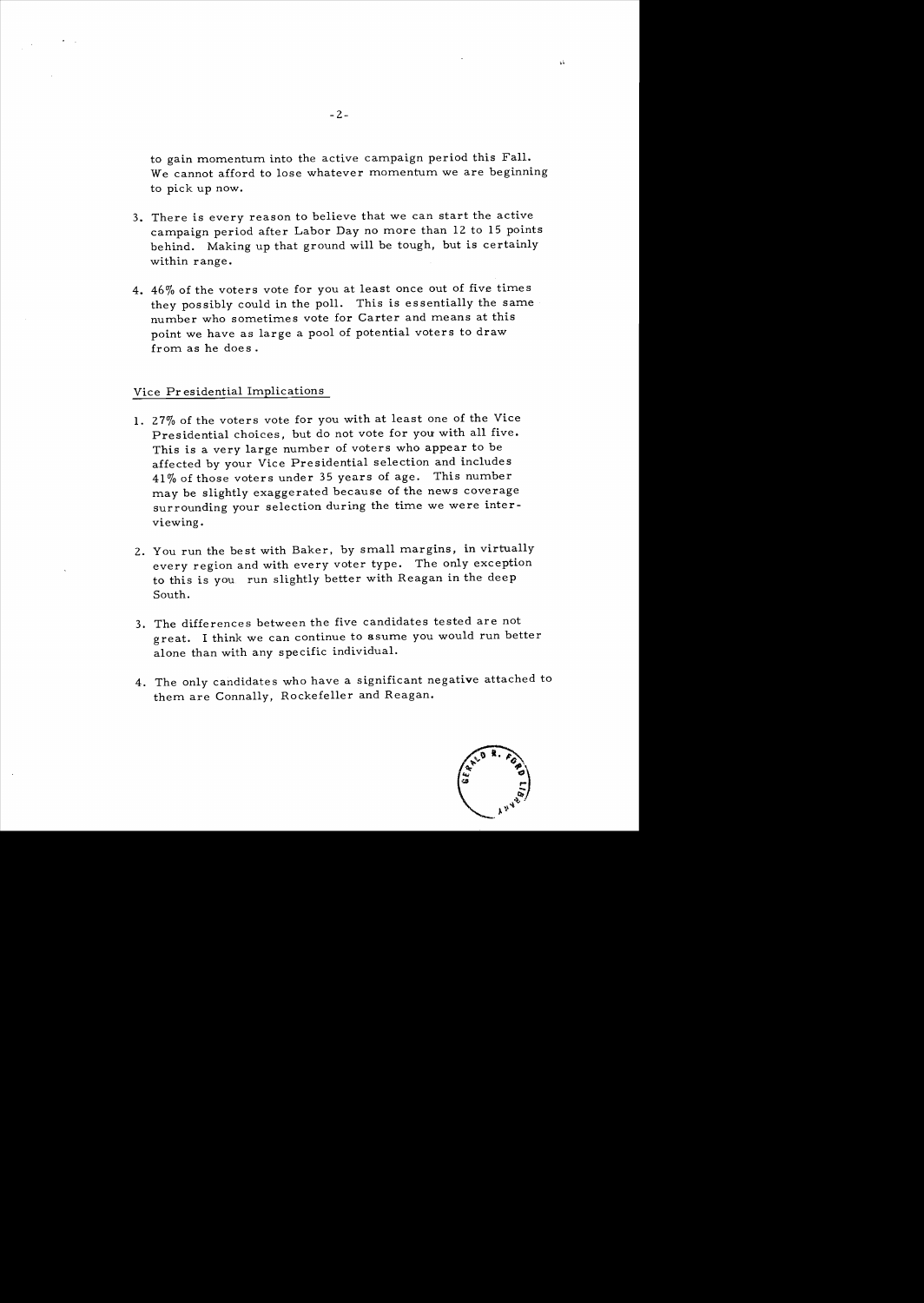**5.** Ruckelshaus and Scranton appear to be the least known of the five te sted.

 $\bar{z}$ 

"

Attachments

 $\bar{\mathcal{A}}$ 



 $\sim$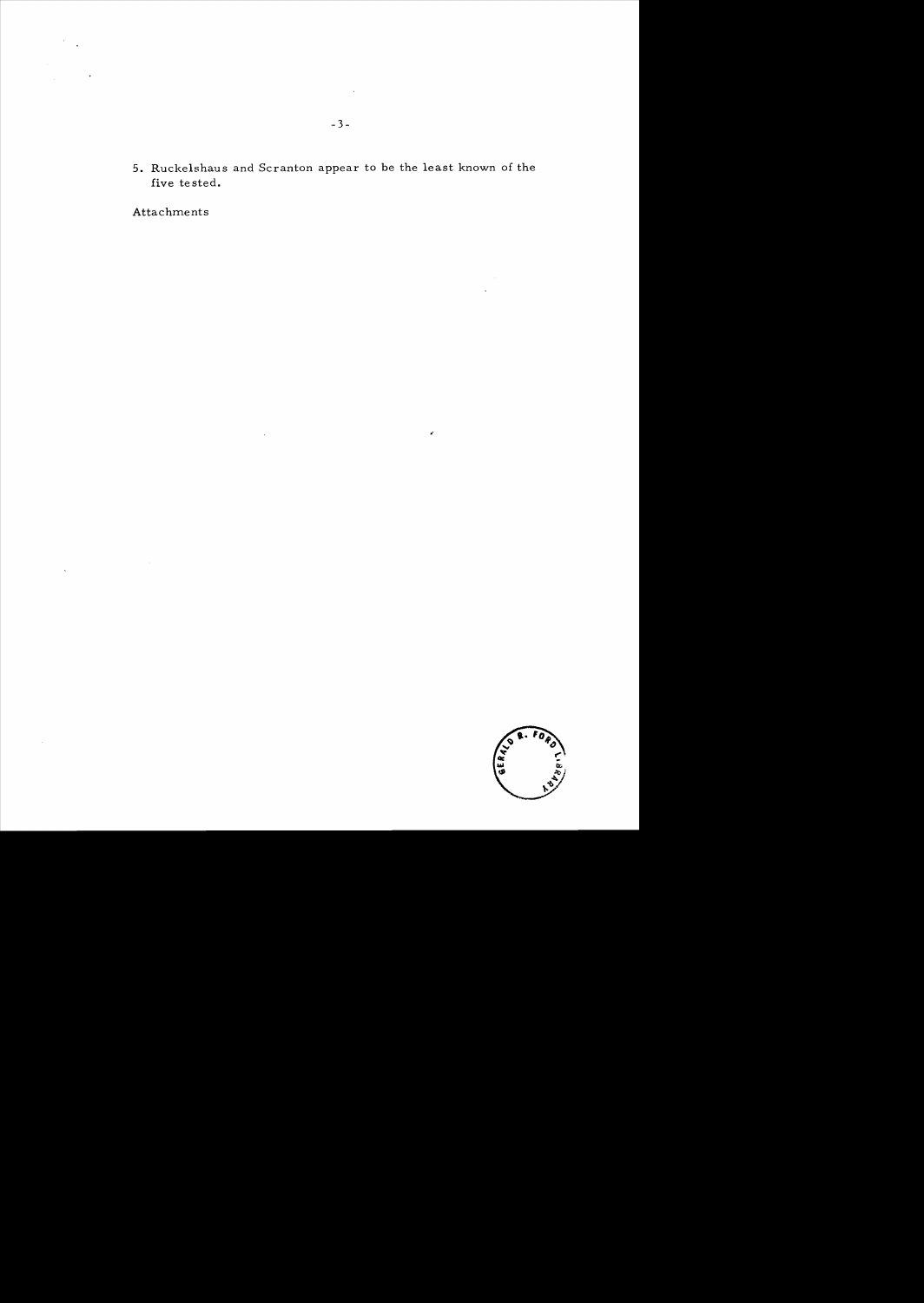Assuming President Ford is the Republican candidate for President, is there anyone in particular you would like to see him pick to run with him for Vice President?

| $\sum_{k=1}^{\infty}$ | Total<br>$100\%$ | Republican<br>$100\%$ | $T-S$<br>$100\%$ | Democrat<br>$100\%$ | East<br>$100\%$ | Midwest<br>$100\%$ | South<br>$100\%$ | West<br>$100\%$ | Male<br>$100\%$ | Female<br>$100\%$ |
|-----------------------|------------------|-----------------------|------------------|---------------------|-----------------|--------------------|------------------|-----------------|-----------------|-------------------|
| Howard Baker          | $4\%$            | $5\%$                 | $2\%$            | $5\%$               | $4\%$           | $3\%$              | $8\%$            | $2\%$           | $5\%$           | $4\%$             |
| Ronald Reagan         | $4\%$            | $9\%$                 | $4\%$            | $1\%$               | $2\%$           | $4\%$              | $3\%$            | $6\%$           | $5\%$           | $3\%$             |
| John Connally         | $4\%$            | $6\%$                 | $4\%$            | $2\%$               | $3\%$           | $1\%$              | $5\%$            | $5\%$           | $4\%$           | $3\%$             |
| N. Rockefeller        | $2\%$            | $2\%$                 | $3\%$            | $1\%$               | $2\%$           | $3\%$              | $4\%$            | $0\%$           | $3\%$           | $2\%$             |
| Charles Percy         | $1\%$            | $1\%$                 | $2\%$            | $1\%$               | $0\%$           | $4\%$              | $1\%$            | $0\%$           | $1\%$           | $1\%$             |
| E. Richardson         | $1\%$            | $1\%$                 | $2\%$            | $0\%$               | $3\%$           | $2\%$              | $0\%$            | $0\%$           | $2\%$           | $1\%$             |
| Barry Goldwater       | $1\%$            | $1\%$                 | $1\%$            | $1\%$               | $2\%$           | $1\%$              | $1\%$            | $0\%$           | $2\%$           | $0\%$             |
| Anne Armstrong        | $1\%$            | $1\%$                 | $0\%$            | $1\%$               | $0\%$           | $1\%$              | $2\%$            | $0\%$           | $1\%$           | $0\%$             |

 $.4$ 

 $\mathbf{r}$  .

 $\bigcap$ 

 $\bar{\mathbf{r}}$ 

.. ' .

**CORD II**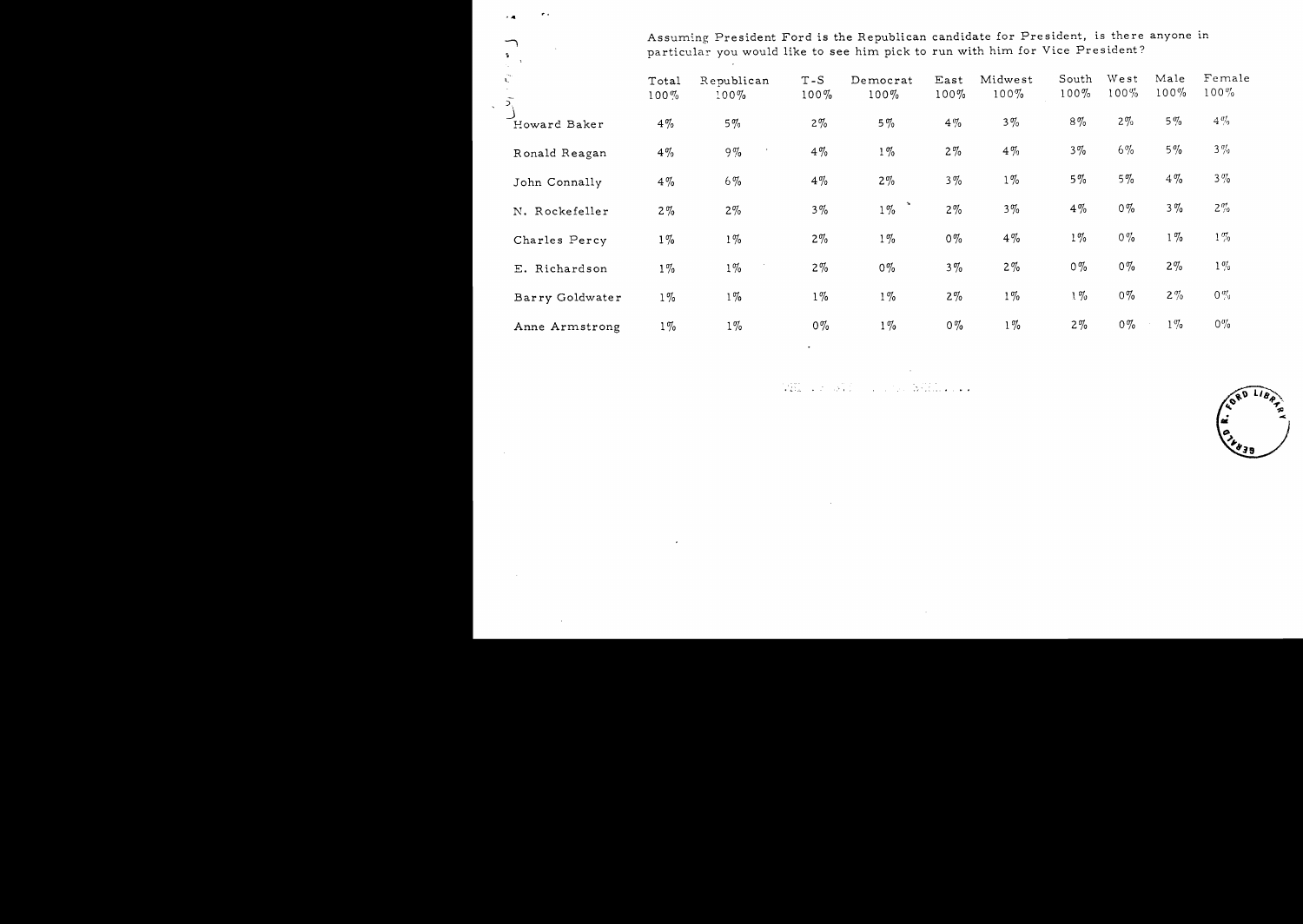Assuming President Ford is the Republican candidate for President, is there anyone in particular you would not like to see him pick to run with him for Vice President?

|                             | Total<br>$100\%$ | Republican<br>$100\%$ |       | $T-S$<br>$100\%$ | Democrat<br>$100\%$ | East<br>$100\%$ | Midwest<br>$100\%$ | South<br>$100\%$ | West<br>$100\%$ | Male<br>$100\%$ | Female<br>$100\%$ |
|-----------------------------|------------------|-----------------------|-------|------------------|---------------------|-----------------|--------------------|------------------|-----------------|-----------------|-------------------|
| John Connally               | $13\%$           | 12%                   |       | 14%              | $14\%$              | 14%             | 14%                | 13%              | $9\%$           | 14%             | $12\%$            |
| Ronald Reagan               | $7\%$            | $3\%$                 | $6\%$ | 12%              | $6\%$               | $10\%$          | $5\%$              | 9%               | $0\%$           | $7\%$           | $8\%$             |
| N. Rockefeller              | $7\%$            | $8\%$                 | $9\%$ | $6\%$            | $6\%$               | $6\%$           | $6\%$              | $6\%$            | $11\%$          | $7\%$           | $7\%$             |
| Barry Goldwater             | $0\%$            | $0\%$                 | $0\%$ | $1\%$            | $1\%$               | $1\%$           | $1\%$              | $0\%$            | $0\%$           | $0\%$           | $0\%$             |
| $\bullet$<br>Anne Armstrong | $0\%$            | $0\%$                 | $1\%$ | $0\%$            | $0\%$               | $1\%$           | $0\%$              | $0\%$            | $0\%$           | $1\%$           | $0\%$             |

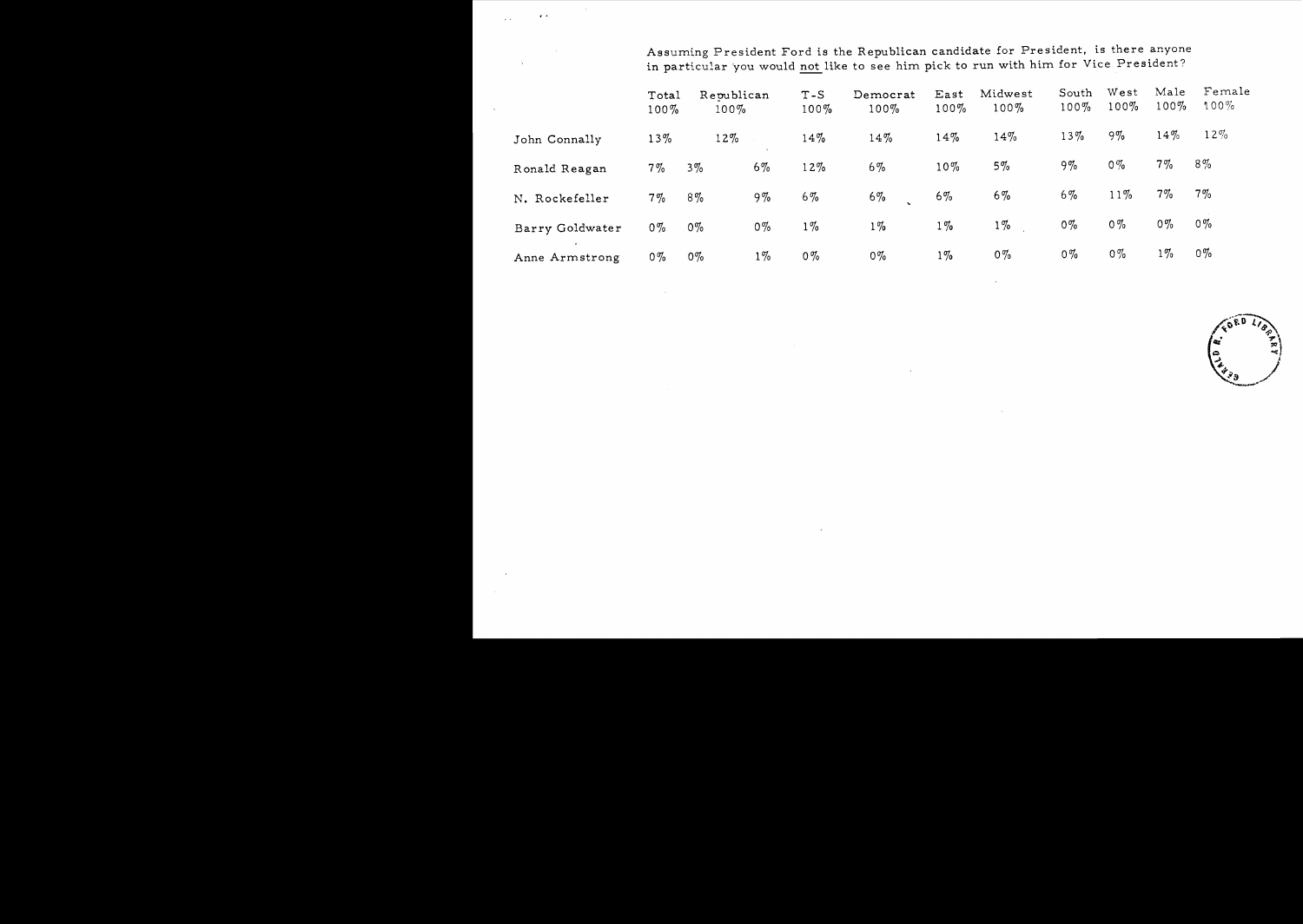# If the election for President were today,

how would you be voting as of today?

 $\mathcal{L}_{\mathrm{eff}}$ 

|                | Total<br>$100\%$ | Republican<br>$100\%$ | $T-S$<br>$100\%$ | Democrat<br>$100\%$ | East<br>$100\%$ | Midwest<br>$100\%$ | South<br>$100\%$ | West<br>$100\%$ |
|----------------|------------------|-----------------------|------------------|---------------------|-----------------|--------------------|------------------|-----------------|
| Ford/Baker     | 33%              | 74%                   | 38%              | $11\%$              | 29%             | $33\%$             | $34\%$           | $38\%$          |
| Carter/Mondale | 48%              | 16%                   | 41%              | 78%                 | 48%             | $50\%$             | 48%              | $46\%$          |
| Refused        | $2\%$            | $0\%$                 | $2\%$            | $1\%$               | $2\%$           | $1\%$              | $4\%$            | $0\%$           |
| Undecided      | $16\%$           | $10\%$                | 19%              | $11\%$              | 20%             | $15\%$             | $14\%$           | $16\%$          |

 $\Delta$ 

 $\sim$ 

 $6R^0$ **Qz. tJ.;;**\. t **ব** *স*  $\, \, | \, \cdot \, | \, \cdot \, | \,$ (200 )

 $\sim$   $\sim$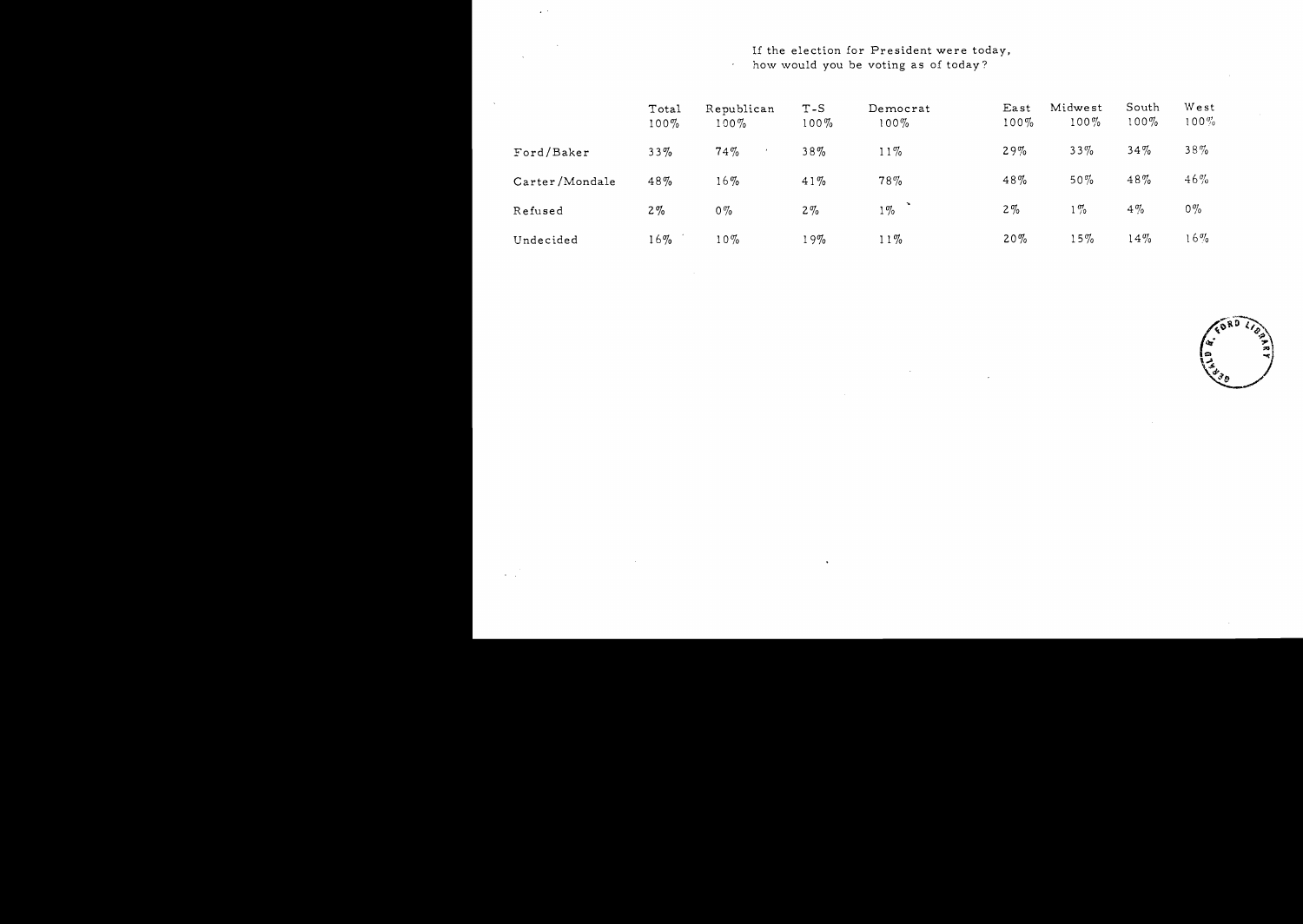If the election for President were today, how would you be Yoting as of today?

|               | Total<br>$100\%$ | Republican<br>$100\%$ | $T-S$<br>$100\%$ | Democrat<br>$100\%$ | East<br>$100\%$ | Midwest<br>$100\%$ | South<br>$100\%$ | West<br>$100\%$ |
|---------------|------------------|-----------------------|------------------|---------------------|-----------------|--------------------|------------------|-----------------|
| Ford/Conally  | 29%              | 71%                   | 28%              | $10\%$              | $26\%$          | 24%                | $32\%$           | 36%             |
| Carter/Mondal | 55%              | 21%                   | $54\%$           | $80\%$              | $56\%$          | 62%                | $50\%$           | 50%             |
| Refused       | $3\%$            | $0\%$                 | $4\%$            | 1%                  | $5\%$           | $2\%$              | $3\%$            | $0\%$           |
| Undecided     | $13\%$           | $8\%$                 | $14\%$           | $9\%$               | $12\%$          | $12\%$             | $15\%$           | $14\%$          |

 $\sigma_{\rm{max}}$ 

 $\sim$ 

 $\sim$   $\sim$ 

 $\sim$ 

 $\mathbf{x} = \mathbf{y}$ 

GORD ہ<br>چ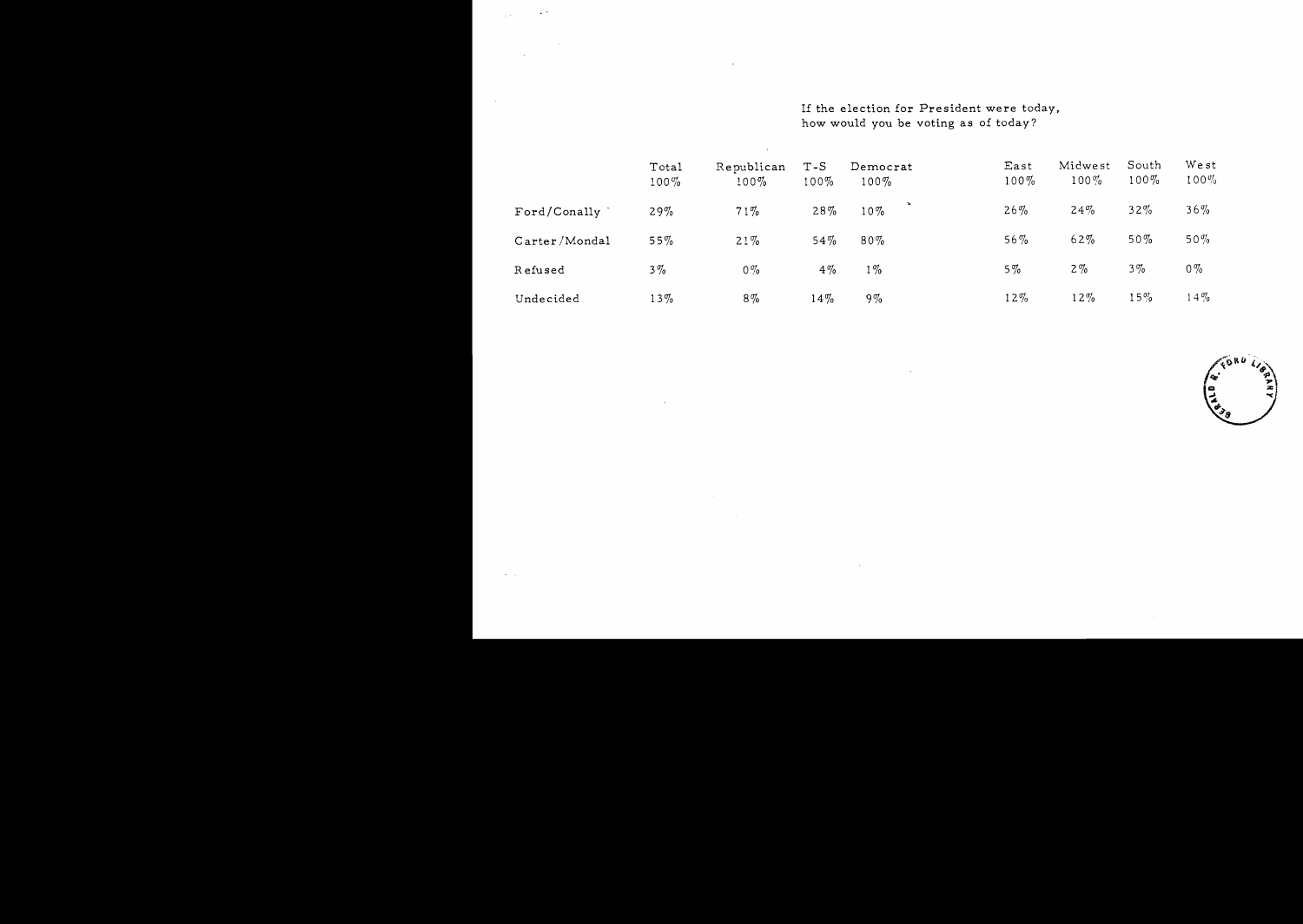

If the election for President were today, how would you be voting as of today?

 $\sim 10^{11}$ 

 $\langle \cdot \rangle$ 

 $\lambda$ 

 $\mathbb{R}^2$ 

 $\ddot{\phantom{a}}$ 

 $\ddot{\phantom{a}}$ 

|                | Total<br>$100\%$ | Republicans<br>$100\%$ | $T-S$<br>$100\%$ | Democrats<br>$100\%$ | East<br>$100\%$ | Midwest<br>$100\%$ | South<br>$100\%$ | West<br>$100\%$ |
|----------------|------------------|------------------------|------------------|----------------------|-----------------|--------------------|------------------|-----------------|
| Ford/Scranton  | $30\%$           | 67%                    | $32\%$           | $10\%$               | $30\%$          | $26\%$             | $31\%$           | $33\%$          |
| Carter/Mondale | $53\%$           | 16%                    | 49%              | $81\%$               | 54%             | 57%                | 48%              | $51\%$          |
| Refused        | $2\%$            | $1\%$                  | $2\%$            | $1\%$                | $3\%$           | $2\%$              | $3\%$            | $0\%$           |
| Undecided      | 15%              | $16\%$                 | 17%              | $9\%$                | $13\%$          | 14%                | 18%              | $16\%$          |

 $\mathcal{L}_{\mathcal{A}}$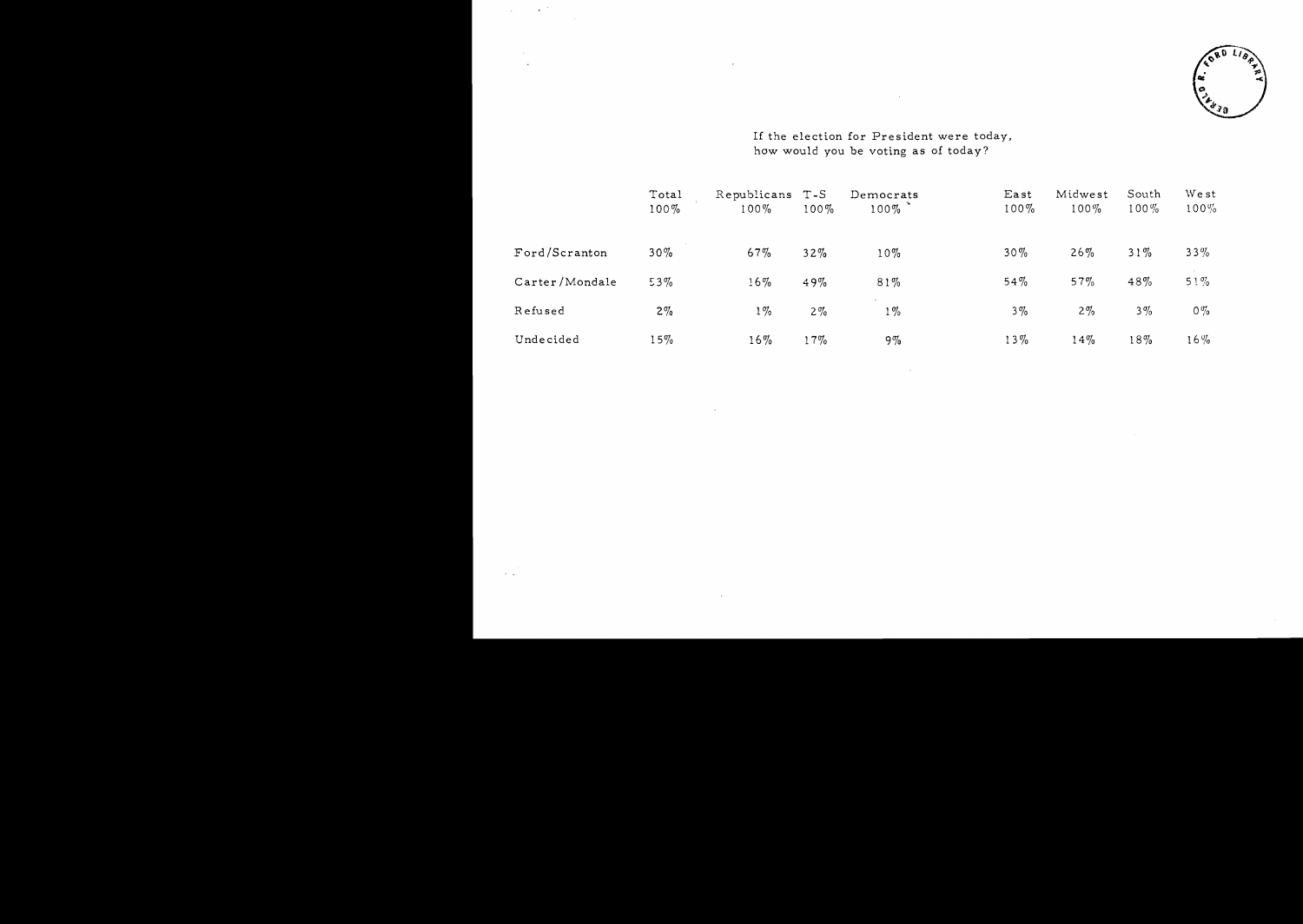

# If the election for President were today, how would you be voting as of today?

|                | Total<br>$100\%$ | Republican<br>$100\%$ | $T-S$<br>$100\%$ | Democrat<br>$100\%$ | East<br>$100\%$ | Midwest<br>$100\%$ | South<br>$100\%$ | West<br>$100\%$ |
|----------------|------------------|-----------------------|------------------|---------------------|-----------------|--------------------|------------------|-----------------|
| Ford/Reagan    | 31%              | 70%                   | $31\%$           | $12\%$ .            | 24%             | 29%                | 35%              | 38%             |
| Carter/Mondale | $51\%$           | 21%                   | 47%              | 79%                 | 55%             | $56\%$             | 48%              | $44\%$          |
| Refused        | $3\%$            | $0\%$                 | $3\%$            | $1\%$               | $4\%$           | $2\%$              | $7\%$            | $0\%$           |
| Undecided      | $15\%$           | $9\%$                 | 19%              | $9\%$               | $17\%$          | 14%                | $12\%$           | $18\%$          |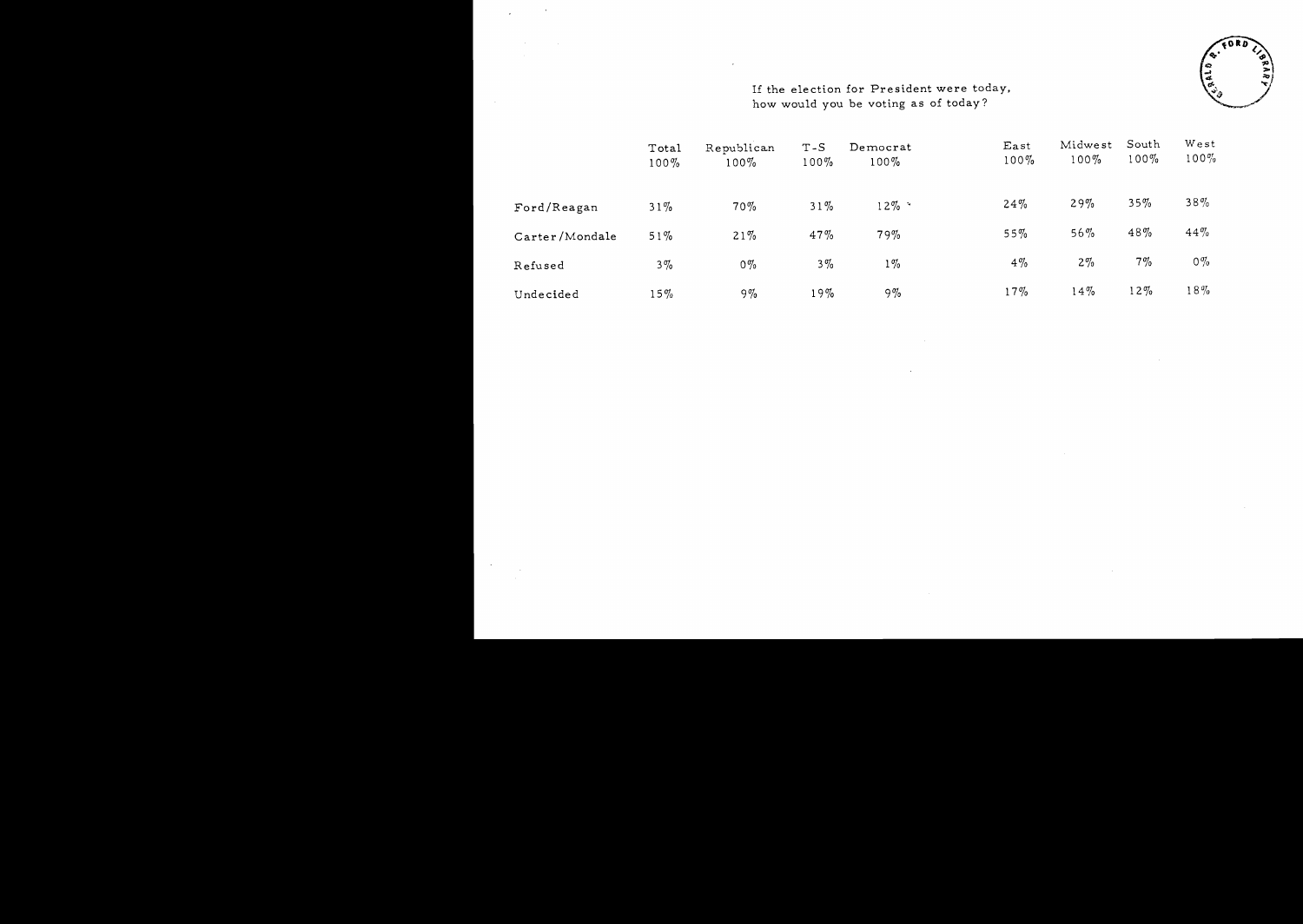

If the election for President were today, how would you be voting as of today?

 $\sim 10^7$ 

 $\overline{a}$ 

 $\mathbb{Z}$ 

|                  | Total<br>$100\%$ | Republicans T-S<br>$100\%$ | $100\%$ | Democrats<br>$100\%$<br>$\sim$ | East<br>$100\%$ | Midwest<br>$100\%$ | South<br>$100\%$ | West<br>$100\%$ |
|------------------|------------------|----------------------------|---------|--------------------------------|-----------------|--------------------|------------------|-----------------|
| Ford/Ruckelshaus | 25%              | 63%                        | 27%     | $6\%$                          | 22%             | 24%                | 26%              | $30\%$          |
| Carter/Mondale   | 51%              | 19%                        | 45%     | 82%                            | 52%             | 54%                | $50\%$           | 47%             |
| Refused          | $2\%$            | $0\%$                      | $2\%$   | $0\%$                          | $2\%$           | $1\%$              | $4\%$            | $0\%$           |
| Undecided        | 22%              | 18%                        | 25%     | $12\%$                         | 24%             | 21%                | 20%              | 23%             |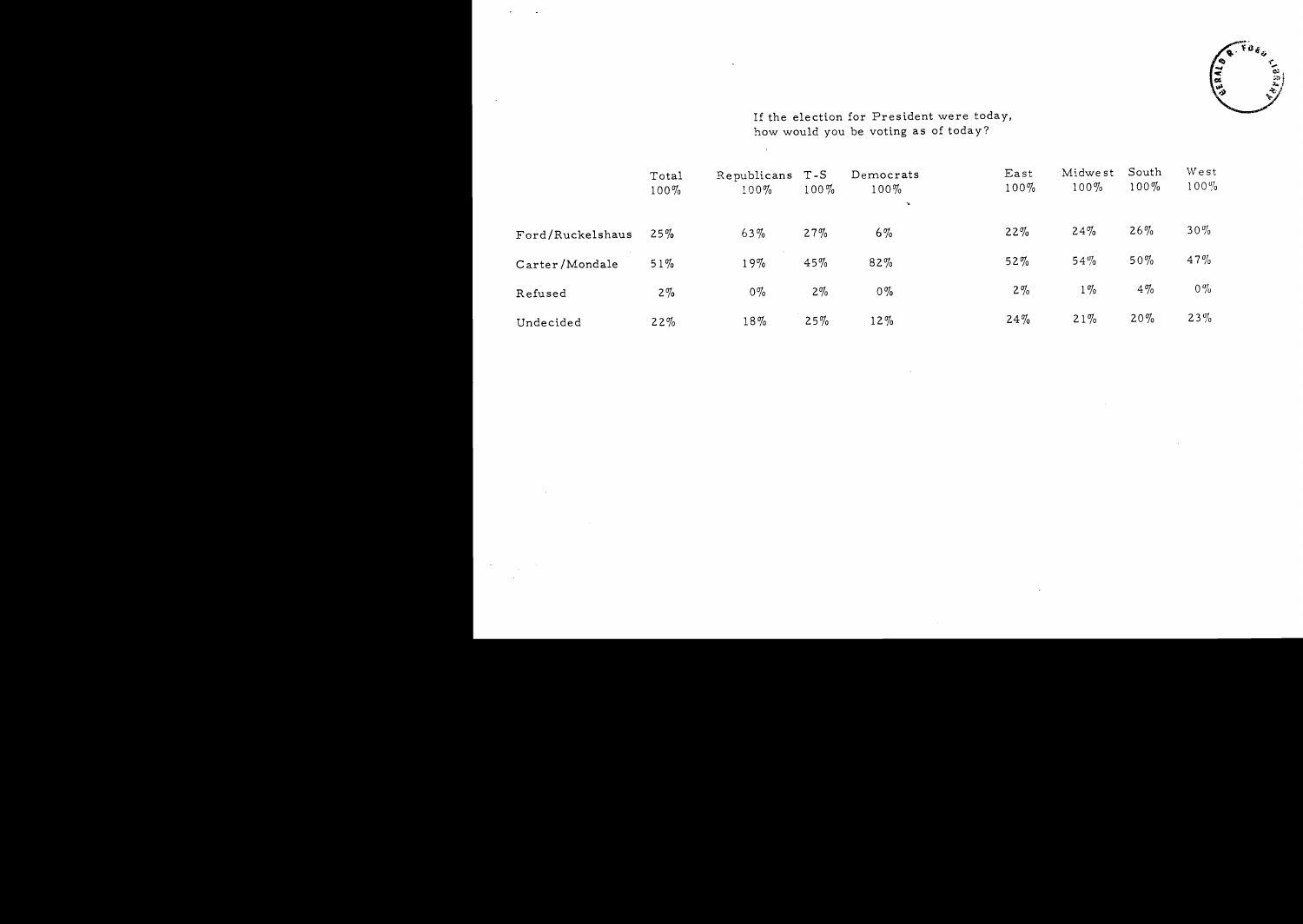

## Is your general impression of Gerald Ford favorable or unfavorable?

 $\overline{\phantom{a}}$ 

:...

|             | Total<br>$100\%$ | Republican<br>$100\%$ | $T-S$<br>$100\%$ | Democrat<br>$100\%$ | East<br>$100\%$ | Midwest<br>$100\%$ | South<br>$100\%$ | West<br>$100\%$ |
|-------------|------------------|-----------------------|------------------|---------------------|-----------------|--------------------|------------------|-----------------|
| Favorable   | 42%              | 66%                   | $46\%$           | $20\%$              | $42\%$          | 41%                | 46%              | $34\%$          |
| Unfavorable | 38%              | 22%                   | $32\%$           | 57%                 | $38\%$          | 42%                | 33%              | $40\%$          |
| Undecided   | 21%              | $12\%$                | $21\%$           | $24\%$              | $21\%$          | $17\%$             | 21%              | 27%             |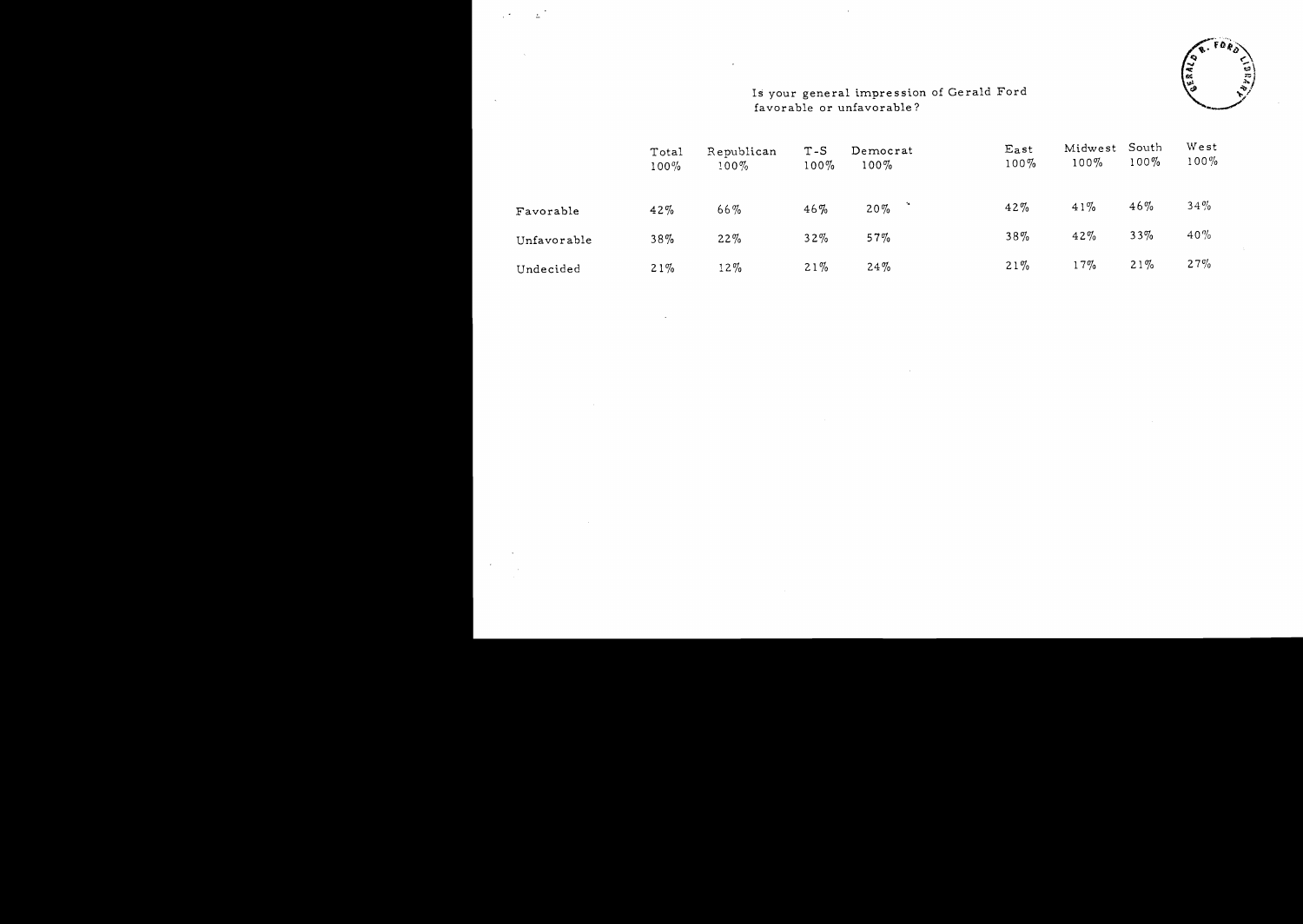$\sim 10^{-1}$  .

 $\sim 10$ 



#### Is your general impression of favorable or unfavorable? Jimmy Carter

|             | Total<br>$100\%$ | Republican<br>$100\%$ | $T-S$<br>$100\%$ | Democrat<br>$100\%$ | East<br>$100\%$ | Midwest<br>$100\%$ | South<br>$100\%$ | West<br>$100\%$ |
|-------------|------------------|-----------------------|------------------|---------------------|-----------------|--------------------|------------------|-----------------|
| Favorable   | 52%              | $30\%$                | 48%              | 69%                 | 47%             | 56%                | 56%              | 43%             |
| Unfavorable | 24%              | 46%                   | 24%              | $12\%$              | $26\%$          | $21\%$             | 17%              | 37%             |
| Undecided   | 25%              | 25%                   | 29%              | $18\%$              | $28\%$          | 23%                | 27%              | 20%             |

 $\sim$ 

 $\overline{\phantom{a}}$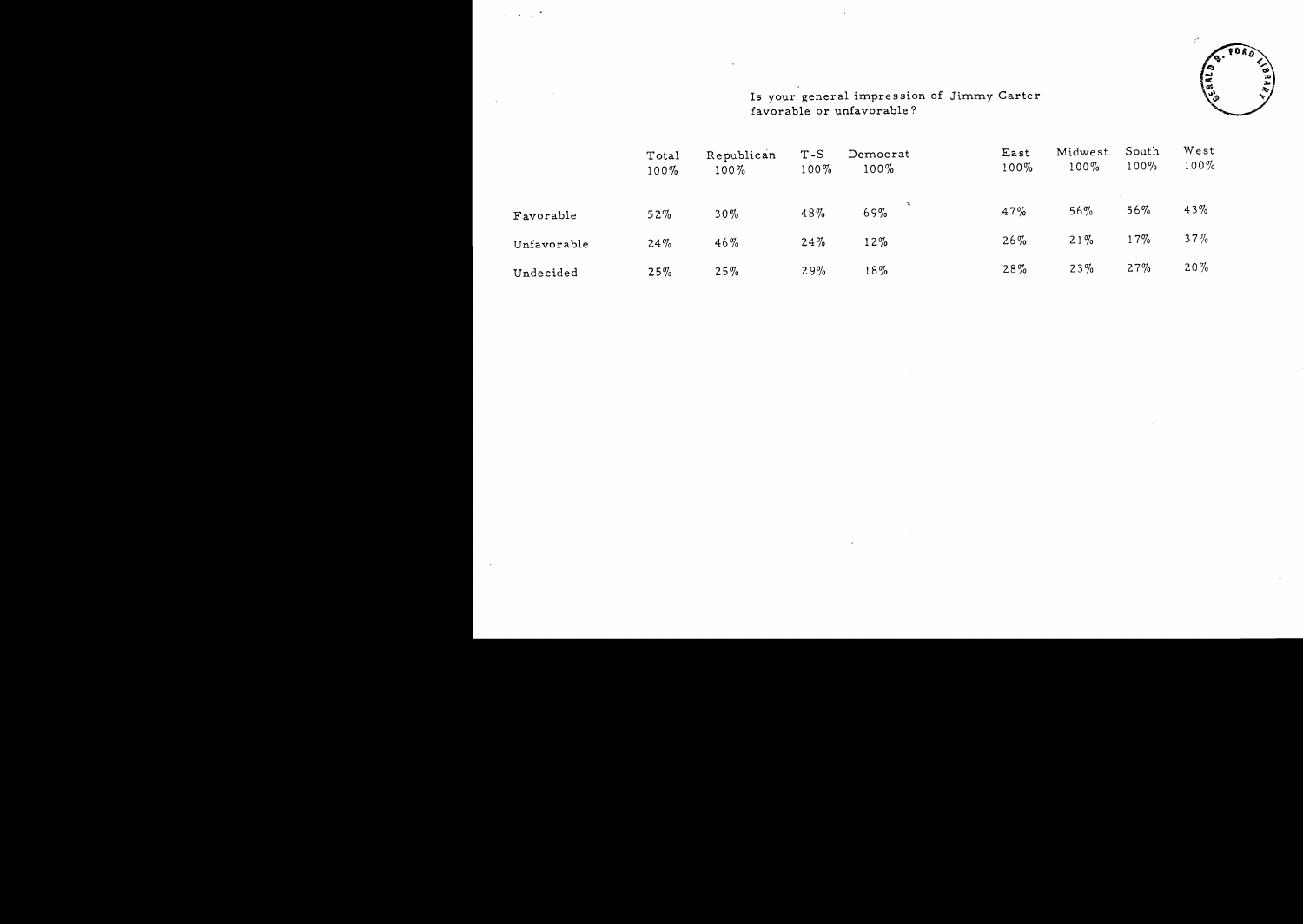Do you agree or disagree that the following characteristics would be good qualities for President Ford's running-mate to have?

 $\hat{\textbf{z}}$ 

|                                                            | Total<br>100%  | Republican<br>$100\%$    | Á. | $T-S$<br>$100\%$ | Democrat<br>100% | East<br>$100\%$ | Midwest<br>$100\%$ | South<br>$100\%$ | West<br>$100\%$ | Male<br>$100\%$ | Female<br>$100\%$ |
|------------------------------------------------------------|----------------|--------------------------|----|------------------|------------------|-----------------|--------------------|------------------|-----------------|-----------------|-------------------|
| Should be under<br>50 Years of age:                        |                | $\mathbf{S}_{\text{in}}$ |    | Ą                |                  |                 |                    |                  |                 |                 |                   |
| Agree                                                      | 46%            | $41\%$                   |    | 48%              | 46%              | $50\%$          | 44%                | 42%              | 48%             | 45%             | 47%               |
| Disagree                                                   | $20\%$         | 29%                      |    | 19%              | 19%              | 17%             | $21\%$             | $18\%$           | 28%             | 19%             | $21\%$            |
| No Preference                                              | 34%            | $30\%$                   |    | $32\%$           | $35\%$           | $33\%$          | $36\%$             | 40%              | 24%             | $37\%$          | $32\%$            |
| Someone not con-<br>nected with<br>Washington<br>Politics: |                |                          |    |                  |                  |                 |                    |                  |                 |                 |                   |
| Agree                                                      | 43%            | 44%                      |    | 44%              | $39\%$           | 43%             | $39\%$             | 42%              | $50\%$          | 42%             | 43%               |
| Disagree                                                   | 29%            | 27%                      |    | 34%              | 27%              | $30\%$          | $31\%$             | 27%              | 27%             | 32%             | $26\%$            |
| No Preference                                              | 28%            | 28%                      |    | 22%              | 34%              | 27%             | $30\%$             | $31\%$           | $23\%$          | 26%             | $31\%$            |
| Someone who is<br>more liberal than<br>Ford:               |                |                          |    |                  |                  |                 |                    |                  |                 |                 |                   |
| Agree                                                      | 44%            | 32%                      |    | 48%              | $51\%$           | $52\%$          | 44%                | 39%              | 43%             | 46%             | 42\$              |
| Disagree                                                   | 29%            | 49%                      |    | $30\%$           | 19%              | 25%             | 27%                | $30\%$           | $35\%$          | $31\%$          | 26%               |
| No Preference                                              | $rac{1}{27\%}$ | 19%                      |    | 22%              | $30\%$           | $23\%$          | 29%                | $31\%$           | $23\%$          | $23\%$          | $32\%$            |

 $\omega_{\rm{max}}$  ,  $\omega_{\rm{max}}$